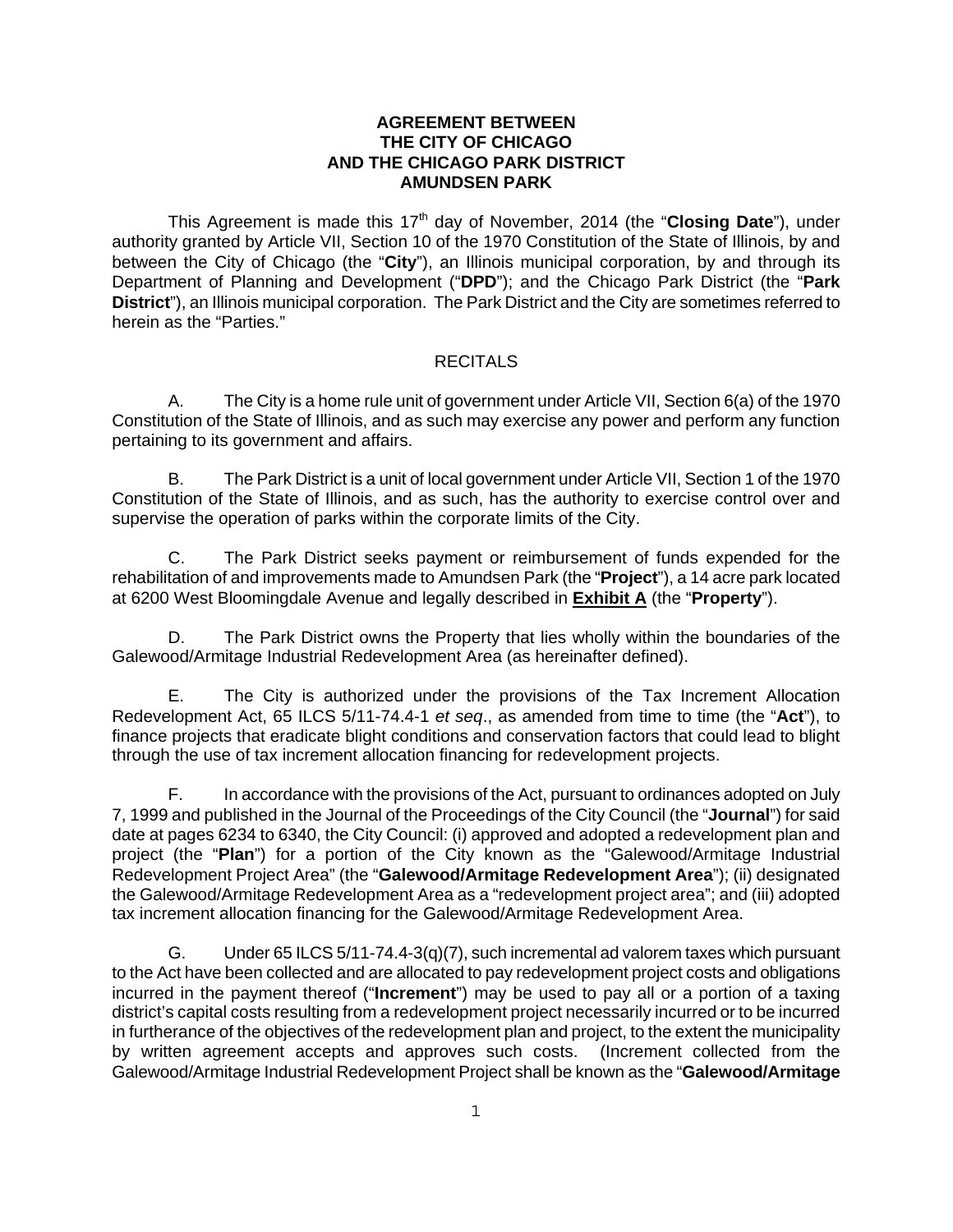**Increment**").

H. DPD wishes to make available to the Park District a portion of the Galewood/Armitage Increment in an amount not to exceed a total of \$2,850,000 (the "**TIF Assistance**"), subject to **Section 2.6**, for the purpose of funding the Project (the "**TIF-Funded Improvements**") in the Galewood/Armitage Redevelopment Area to the extent and in the manner provided in the Agreement (as hereinafter defined).

I. The Plan contemplates that tax increment financing assistance would be provided for public improvements, such as the Project, within the boundaries of the Galewood/Armitage Redevelopment Area.

J. The Park District is a taxing district under the Act.

K. In accordance with the Act, the TIF-Funded Improvements shall include such of the Park District's capital costs necessarily incurred or to be incurred in furtherance of the objectives of the Plan, and the City has found that the TIF-Funded Improvements consist of the cost of the Park District's capital improvements that are necessary and directly result from the redevelopment project constituting the Project and, therefore, constitute "taxing districts' capital costs" as defined in Section 5/11-74.4-3(u) of the Act.

 L. The City and the Park District wish to enter into this Agreement whereby the Park District shall undertake the Project and the City shall reimburse the Park District for the TIF-Funded Improvements made pursuant to the Project.

M. On September 10, 2014, the City Council adopted an ordinance published in the Journal for said date at pages 86859 to 86878, (the "**Authorizing Ordinance**"), among other things, authorizing the execution of this Agreement.

N. On January 15, 2014, the Park District's Board of Commissioners passed a resolution expressing its desire to cooperate with the City in the completion of the Project and authorizing the execution of this Agreement (the "**Park District Ordinance**").

**NOW, THEREFORE,** in consideration of the mutual covenants and agreements contained herein, the above recitals which are made a contractual part of this Agreement, and other good and valuable consideration the receipt and sufficiency of which are hereby acknowledged, the Parties agree as follows:

#### **TERMS AND CONDITIONS**

#### **SECTION 1. THE PROJECT.**

1.1. [INTENTIONALLY OMITTED – relating to the acquisition/conveyance of property]

1.2. No later than 36 months from the Closing Date, or later as the Commissioner of DPD (the "**Commissioner**") may agree in writing, the Park District shall let one or more contracts for the Project in compliance with all applicable federal, state and local laws, statutes, ordinances, rules, regulations, codes and executive orders, all as may be in effect from time to time, pertaining to or affecting the Project or the Park District as related thereto.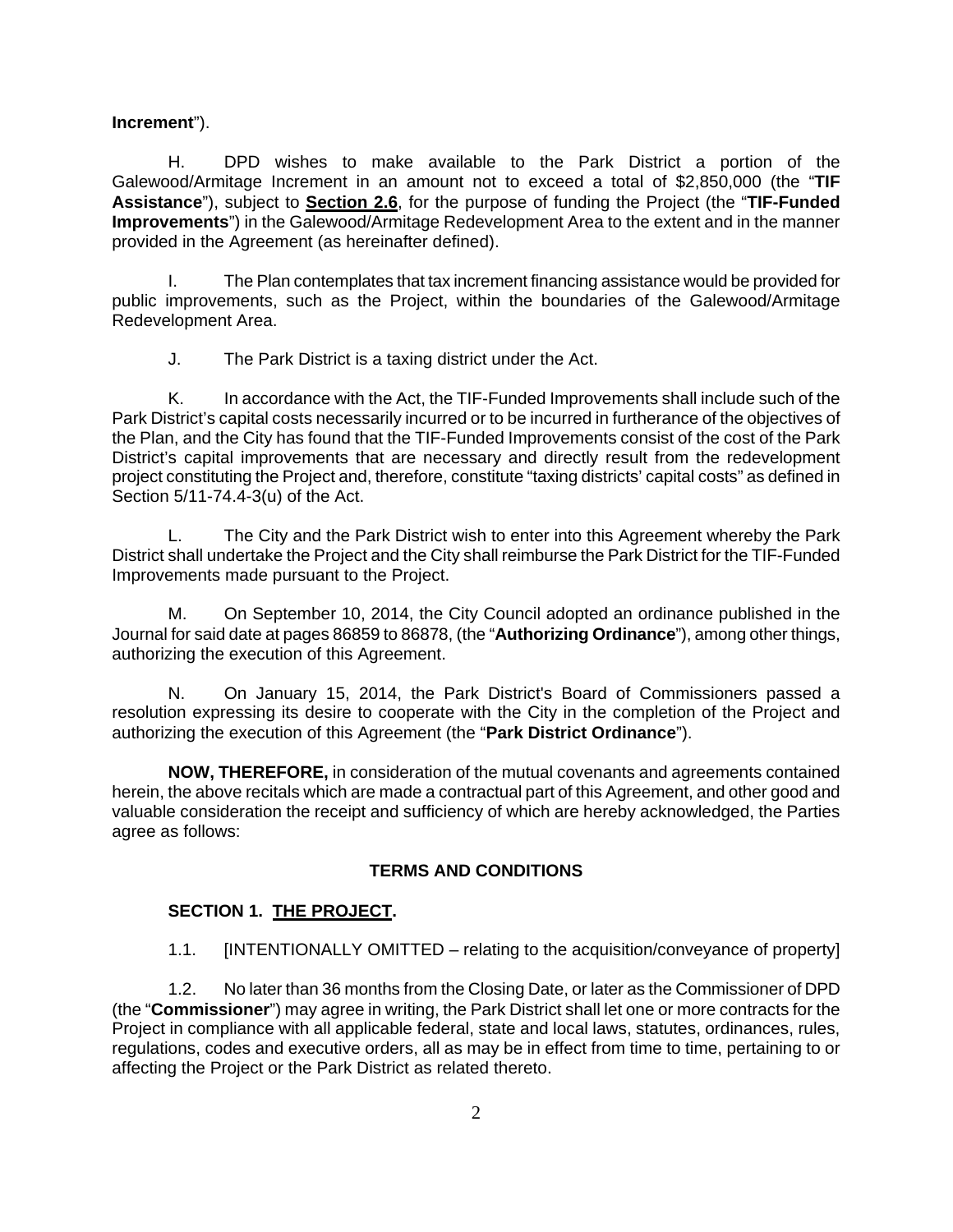1.3. The plans and specifications for the Project (the "**Plans and Specifications**") shall at a minimum meet or shall have met the general requirements set forth in **Exhibit B** hereof and shall be provided to the City by the Park District prior to the disbursement of the TIF Assistance. No material deviation from the Plans and Specifications may be made without the prior written approval of the City. The Park District shall comply with all applicable federal, state and local laws, statutes, ordinances, rules, regulations, codes and executive orders, all as may be in effect from time to time, pertaining to or affecting the Project or the Park District as related thereto.

1.4. The Park District shall also provide the City with copies of all governmental licenses and permits required to construct the Project and to use, occupy and operate the Property as a public park from all appropriate governmental authorities, including evidence that the Property is appropriately zoned to be used, occupied, and operated as a public park.

1.5. The Park District shall include a certification of compliance with the requirements of **Sections 1.2, 1.3, and 1.4** hereof with the request for the TIF Assistance hereunder at the time the Project is completed and prior to the disbursement of the TIF Assistance. The City shall be entitled to rely on this certification without further inquiry. Upon the City's request, the Park District shall provide evidence satisfactory to the City of such compliance.

## **SECTION 2. FUNDING**

2.1. The City shall, subject to the Park District's satisfaction of the conditions precedent for disbursement described in this **Section 2** and such other conditions contained in this Agreement, disburse the TIF Assistance to the Park District.

2.2. The City shall establish a special account within the Galewood/Armitage Industrial Redevelopment Area Special Tax Allocation Fund; such special account is or shall be known as the "**Amundsen Park Account**." Disbursement of TIF Assistance funds will be subject to the availability of Galewood/Armitage Increment in the Amundsen Park Account, subject to all restrictions on and obligations of the City contained in all Galewood/Armitage Ordinances, or relating to the Galewood/Armitage Increment and all agreements and other documents entered into by the City pursuant thereto.

2.3. Within 15 days after the Closing Date or such longer period of time as may be agreed to by the Commissioner, but in no event later than 90 days after the execution of this Agreement (the "**Satisfaction Period**"), the Park District must satisfy to the reasonable satisfaction of the Commissioner, the following conditions precedent for City's disbursement of the TIF Assistance to the Park District:

2.3.1. the Park District has satisfactory title to the Property, which may be evidenced by an acceptable title insurance policy, subject only to those title exceptions acceptable to the City and the Park District; and

2.3.2. [Intentionally Omitted – relating to title imperfections]

2.3.3. the Park District has satisfied the conditions stated in this **Section 2.3** within the Satisfaction Period. If the Park District is unable to satisfy said conditions, either Party may terminate this Agreement by providing written notice to the other Party.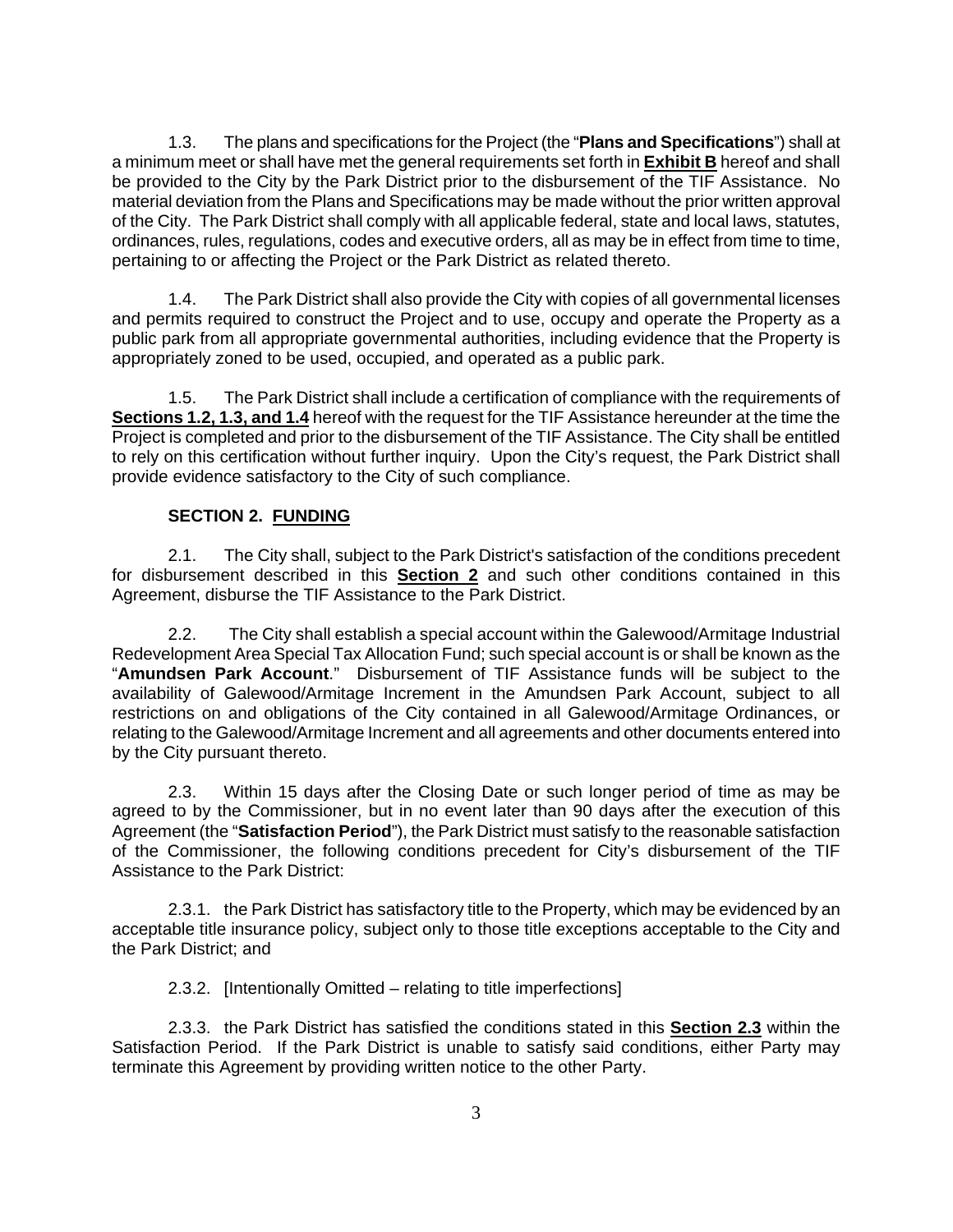2.4. The Park District may request that a certificate(s) of expenditure in the form of **Exhibit D** hereto ("**Certificates of Expenditure**") be processed and executed periodically, but in no event more frequently than quarterly. The City shall not execute Certificates of Expenditure in the aggregate in excess of the actual costs of the Project that are TIF-Funded Improvements. Prior to each execution of a Certificate of Expenditure by the City, the Park District shall submit documentation regarding the applicable expenditures to the City. Delivery by the Park District to the City of any request for execution by the City of a Certificate of Expenditure hereunder shall, in addition to the items therein expressly set forth, constitute a certification to the City, as of the date of such request for execution of a Certificate of Expenditure, that:

2.4.1. the total amount of the request for the Certificate of Expenditure represents the actual amount payable to (or paid to) the general contractor, subcontractors, and other parties who have performed work on or otherwise provided goods or services in connection with the Project, and/or their payees;

2.4.2. all amounts shown as previous payments on the current request for a Certificate of Expenditure have been paid to the parties entitled to such payment;

2.4.3 the Park District has approved all work and materials for the current request for a Certificate of Expenditure, and such work and materials conform to the Plans and Specifications; and

2.4.4. the Park District is in compliance with all applicable federal, state and local laws, statutes, ordinances, rules, regulations, codes and executive orders, all as may be in effect from time to time, pertaining to or affecting the Project or the Park District as related thereto.

2.5. The City shall have the right, in its discretion, to require the Park District to submit further documentation as the City may require in order to verify that the matters certified to in **Section 2.4** are true and correct, and any execution of a Certificate of Expenditure by the City shall be subject to the City's review and approval of such documentation and its satisfaction that such certifications are true and correct; provided, however, that nothing in this sentence shall be deemed to prevent the City from relying on such certifications by the Park District.

2.6. The current estimate of the cost of the Project is \$2,850,000. The Park District has delivered to the Commissioner a budget for the Project attached as **Exhibit C**. The Park District certifies that it has identified sources of funds, including the TIF Assistance, sufficient to complete its budgeted portion of the Project. The Park District agrees that the City will reimburse the Park District with the TIF Assistance for the costs of the Project and that all costs of completing the Project over the TIF Assistance shall be the sole responsibility of the Park District. If the Park District at any point does not have sufficient funds to complete the Project, the Park District shall so notify the City in writing, and the Park District may narrow the scope of the Project (the "**Revised Project**") as agreed with the City in order to complete the Revised Project with the available funds.

2.7. **Exhibit C** contains a preliminary list of capital improvements, land assembly costs, relocation costs, financing costs, and other costs, if any, recognized by the City as being eligible redevelopment project costs under the Act with respect to the Project, to be paid for out of the TIF Assistance. To the extent the TIF-Funded Improvements are included as taxing district capital costs under the Act, the Park District acknowledges that the TIF-Funded Improvements are costs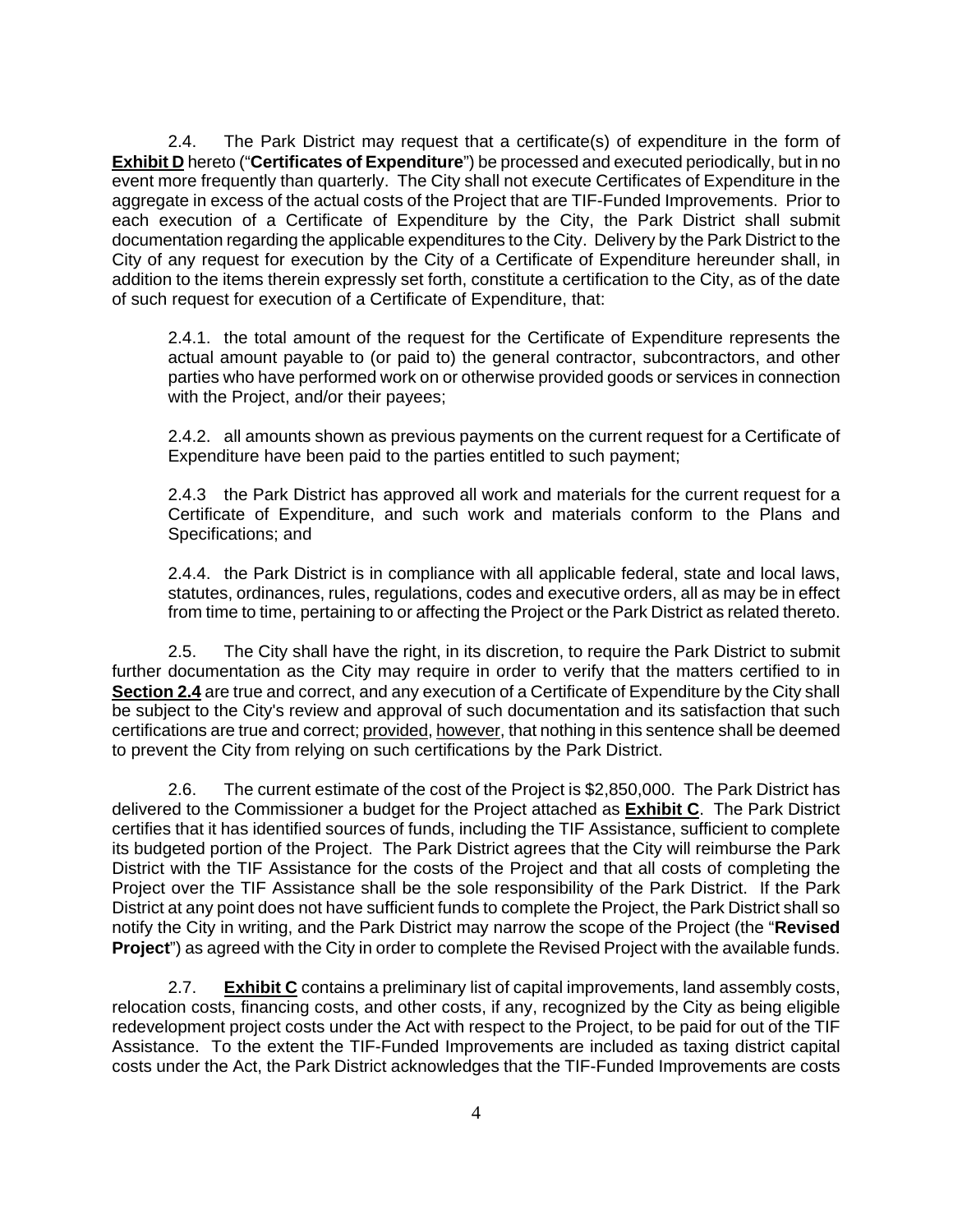for capital improvements and the City acknowledges it has determined that these TIF-Funded Improvements are necessary and directly result from the Plan. Prior to the expenditure of TIF Assistance on the Project, the Commissioner, based upon the Project budget, may make such modifications to **Exhibit C** as he or she wishes in his or her discretion to account for all of the TIF Assistance to be expended under this Agreement; provided, however, that all TIF-Funded Improvements shall (i) qualify as redevelopment project costs under the Act, (ii) qualify as eligible costs under the Plan; and (iii) be improvements that the Commissioner has agreed to pay for out of TIF Assistance funds, subject to the terms of this Agreement.

2.8. The Park District hereby acknowledges and agrees that the City's obligations hereunder with respect to the TIF Assistance are subject in every respect to the availability of funds as described in and limited by this **Section 2**. If no funds or insufficient funds are appropriated and budgeted in any fiscal period of the City for disbursements of the TIF Assistance, then the City will notify the Park District in writing of that occurrence, and the City may terminate this Agreement on the earlier of the last day of the fiscal period for which sufficient appropriation was made or whenever the funds appropriated for disbursement under this Agreement are exhausted.

2.9. If the aggregate cost of the Project is less than the amount of the TIF Assistance contemplated by this Agreement, the Park District shall have no claim to the difference between the amount of the TIF Assistance contemplated by this Agreement and the amount of the TIF Assistance actually paid by the City to the Park District and expended by the Park District on the Project.

## **SECTION 3. TERM.**

3.1. The term of this Agreement shall commence on the Closing Date and shall expire on the date on which the Galewood/Armitage Industrial Redevelopment Area is no longer in effect, or on the date of termination of this Agreement according to its terms, whichever occurs first.

- 3.2. [Intentionally Omitted related to conveyance]
- 3.3. [Intentionally Omitted related to conveyance]
- 3.4. [Intentionally Omitted related to conveyance]

## **SECTION 4. ENVIRONMENTAL MATTERS.**

4.1. It shall be the responsibility of the Park District, at its sole cost and expense, to investigate and determine the soil and environmental condition of the Property, including obtaining phase I and, if applicable, phase II environmental audits for the Property. The City makes no covenant, representation, or warranty as to the environmental condition of the Property or the suitability of the Property as a park or for any use whatsoever.

4.2. The Park District agrees to carefully inspect the Property prior to commencement of any activity related to the Project to ensure that such activity shall not damage surrounding property, structures, utility lines or any subsurface lines or cables. The Park District shall be solely responsible for the safety and protection of the public. The City reserves the right to inspect the work being done on the Property. The Park District agrees to keep the Property free from all liens and encumbrances arising out of any work performed, materials supplied or obligations incurred by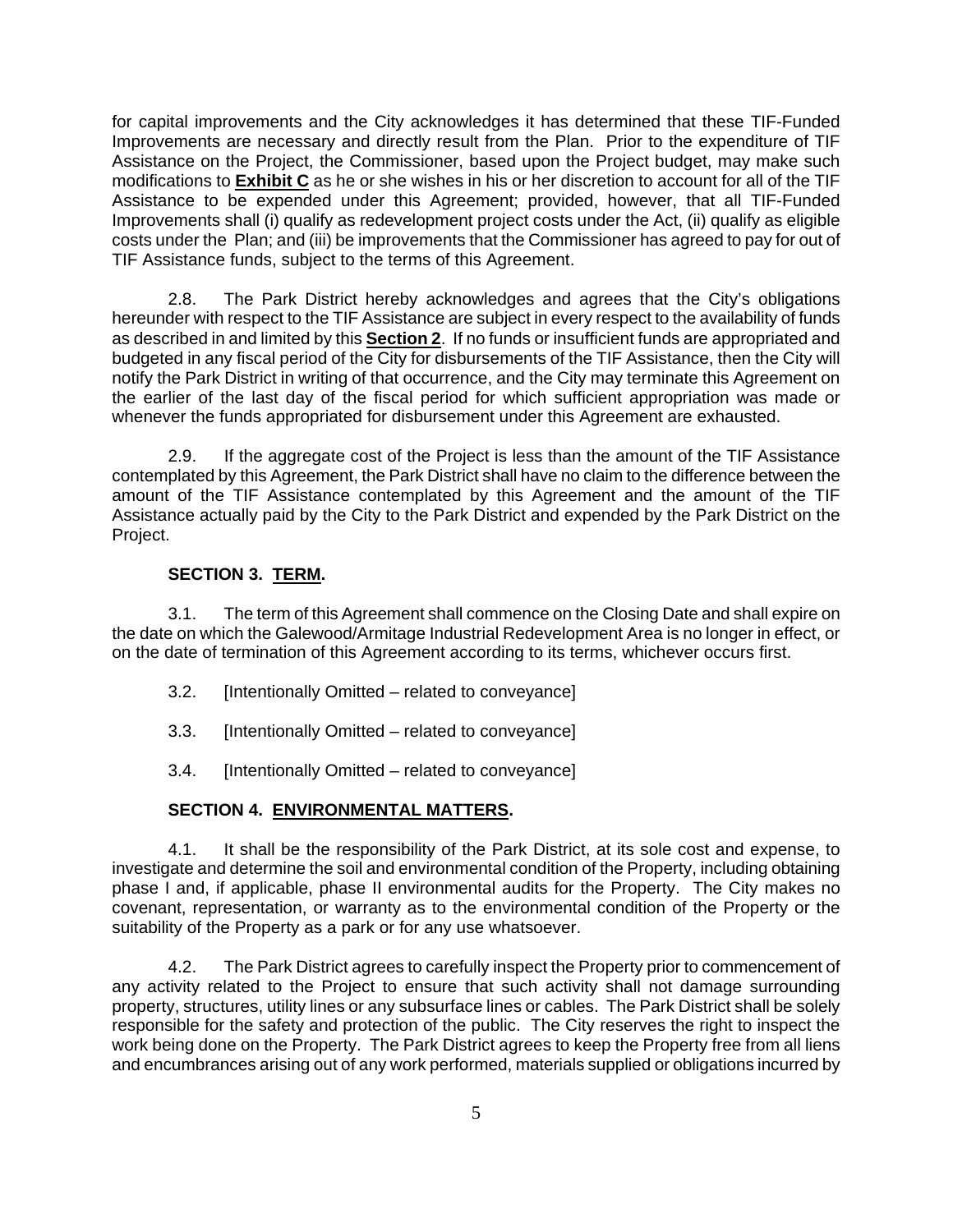or for the Park District.

4.3. [Intentionally Omitted – relating to environmental remediation]

## **SECTION 5. INSURANCE.**

5.1. The Park District shall provide and maintain at the Park District's own expense, or cause to be provided during the term of this Agreement, the insurance coverages and requirements specified below, insuring all operations related to this Agreement.

> 5.1.1. Workers Compensation and Employers Liability. Workers Compensation as prescribed by applicable law covering all employees who are to provide a service under this Agreement and Employers Liability coverage with limits of not less than \$100,000 each accident or illness.

> 5.1.2. Commercial General Liability (Primary and Umbrella). Commercial General Liability Insurance or equivalent with limits of not less than \$1,000,000 per occurrence for bodily injury, personal injury, and property damage liability. Coverages shall include the following: All premises and operations, products/completed operations, explosion, collapse, underground, separation of insureds, defense, and contractual liability (with no limitation endorsement). The City of Chicago is to be named as an additional insured on a primary, non-contributory basis for any liability arising directly or indirectly from the work.

> 5.1.3. Automobile Liability (Primary and Umbrella). When any motor vehicles (owned, non-owned and hired) are used in connection with work to be performed, the Park District shall provide or cause to be provided, Automobile Liability Insurance with limits of not less than \$1,000,000 per occurrence for bodily injury and property damage.

> 5.1.4. Professional Liability. When any architects, engineers or professional consultants perform work in connection with this Agreement, the Park District shall cause to be provided, Professional Liability Insurance covering acts, errors, or omissions shall be maintained with limits of not less than \$1,000,000.

> 5.1.5. Self Insurance. To the extent permitted by applicable Law, the Park District may self insure for the insurance requirements specified above, it being expressly understood and agreed that, if the Park District does self insure for any such insurance requirements, the Park District must bear all risk of loss for any loss which would otherwise be covered by insurance policies, and the self insurance program must comply with at least such insurance requirements as stipulated above.

5.2. The Park District will furnish the City at the address stated in **Section 8.13**, original Certificates of Insurance evidencing the required coverage to be in force on the Closing Date, and Renewal Certificates of Insurance, or such similar evidence, if the coverages have an expiration or renewal date occurring during the term of this Agreement. The Park District shall submit evidence of insurance on the City's Insurance Certificate Form or equivalent prior to the Closing Date. The receipt of any certificate does not constitute agreement by the City that the insurance requirements in this Agreement have been fully met or that the insurance policies indicated on the certificate are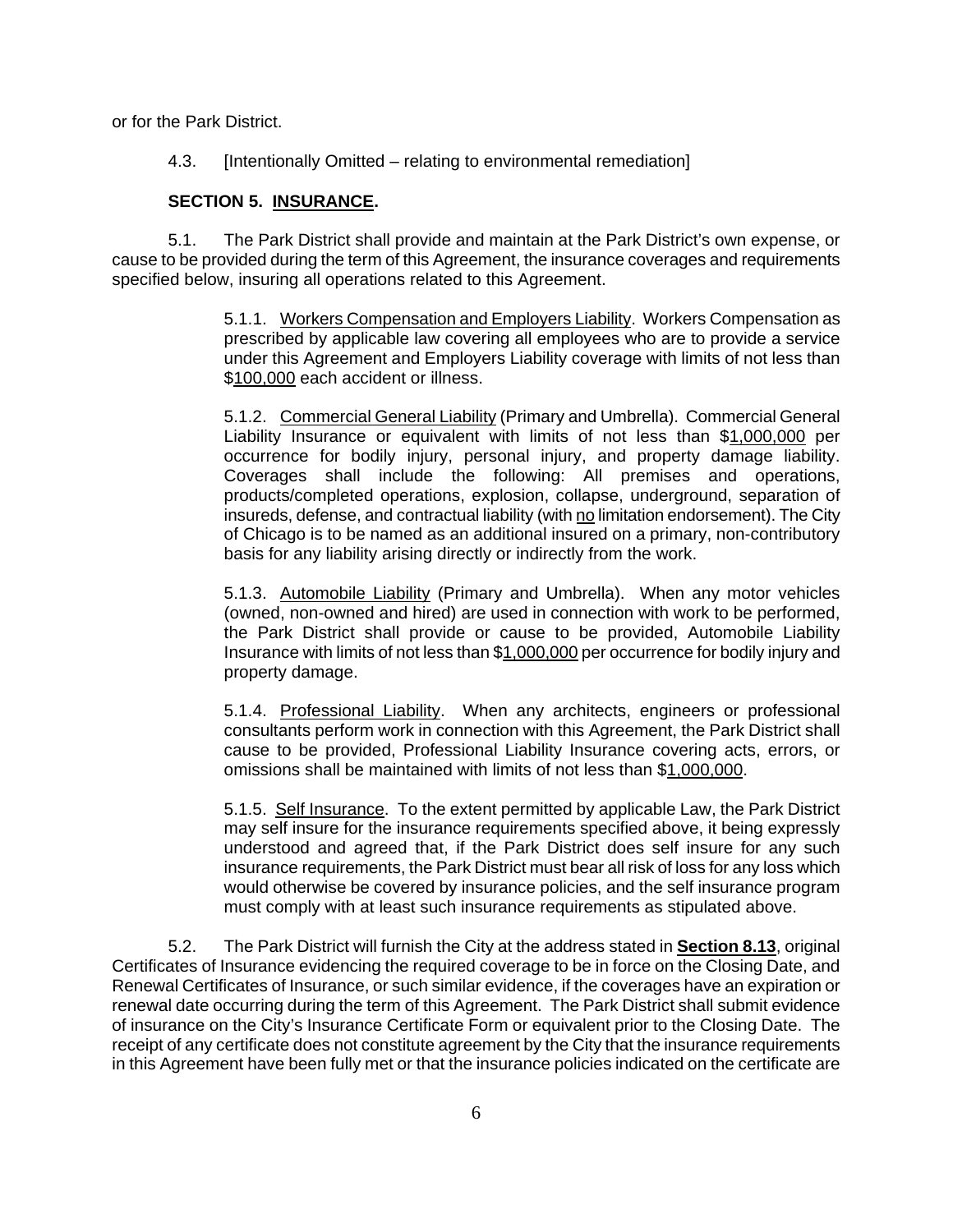in compliance with all Agreement requirements. The failure of the City to obtain certificates or other insurance evidence shall not be deemed to be a waiver by the City.

5.3. The Park District shall advise all insurers of the provisions of this Agreement regarding insurance. Non-conforming insurance shall not relieve the Park District of the obligation to provide insurance as specified herein. Nonfulfillment of the insurance conditions may constitute a violation of this Agreement, and the City retains the right to stop work until proper evidence of insurance is provided, or this Agreement may be terminated.

5.4. The required insurance shall provide for sixty (60) days prior written notice to be given to the City in the event coverage is substantially changed, canceled, or non-renewed.

5.5. Any and all deductibles or self insured retentions on referenced insurance coverages shall be borne by the Park District and its contractors.

5.6. The Park District agrees that insurers shall waive their rights of subrogation against the City, its employees, elected officials, agents, or representatives.

5.7. The Park District expressly understands and agrees that any coverage and limits furnished by the Park District shall in no way limit the Park District's liabilities and responsibilities specified by this Agreement or by law.

5.8. The Park District expressly understands and agrees that any insurance or self insurance programs maintained by the City shall not contribute with insurance provided by the Park District under this Agreement.

5.9. The required insurance shall not be limited by any limitations expressed in the indemnification language herein or any limitation placed on the indemnity therein given as a matter of law.

5.10. Intentionally Omitted.

5.11. The City's Risk Management Department maintains the right to modify, delete, alter or change these requirements.

## **SECTION 6. INDEMNITY / NO PERSONAL LIABILITY.**

6.1. The Park District agrees to indemnify and hold the City, its officers and employees, harmless from and against any losses, costs, damages, liabilities, claims, suits, actions, causes of action and expenses, including, without limitation, reasonable attorney's fees and court costs suffered or incurred by the City arising from or in connection with (i) the Park District's failure to comply with any of the terms, covenants and conditions contained in this Agreement; or (ii) the Park District's or any contractor's failure to pay general contractors, subcontractors or materialmen in connection with the Project. The defense and indemnification obligations in this **Section 6.1** shall survive any termination or expiration of this Agreement.

6.2. No elected or appointed official or member or employee or agent of the City or the Park District shall be individually or personally liable in connection with this Agreement.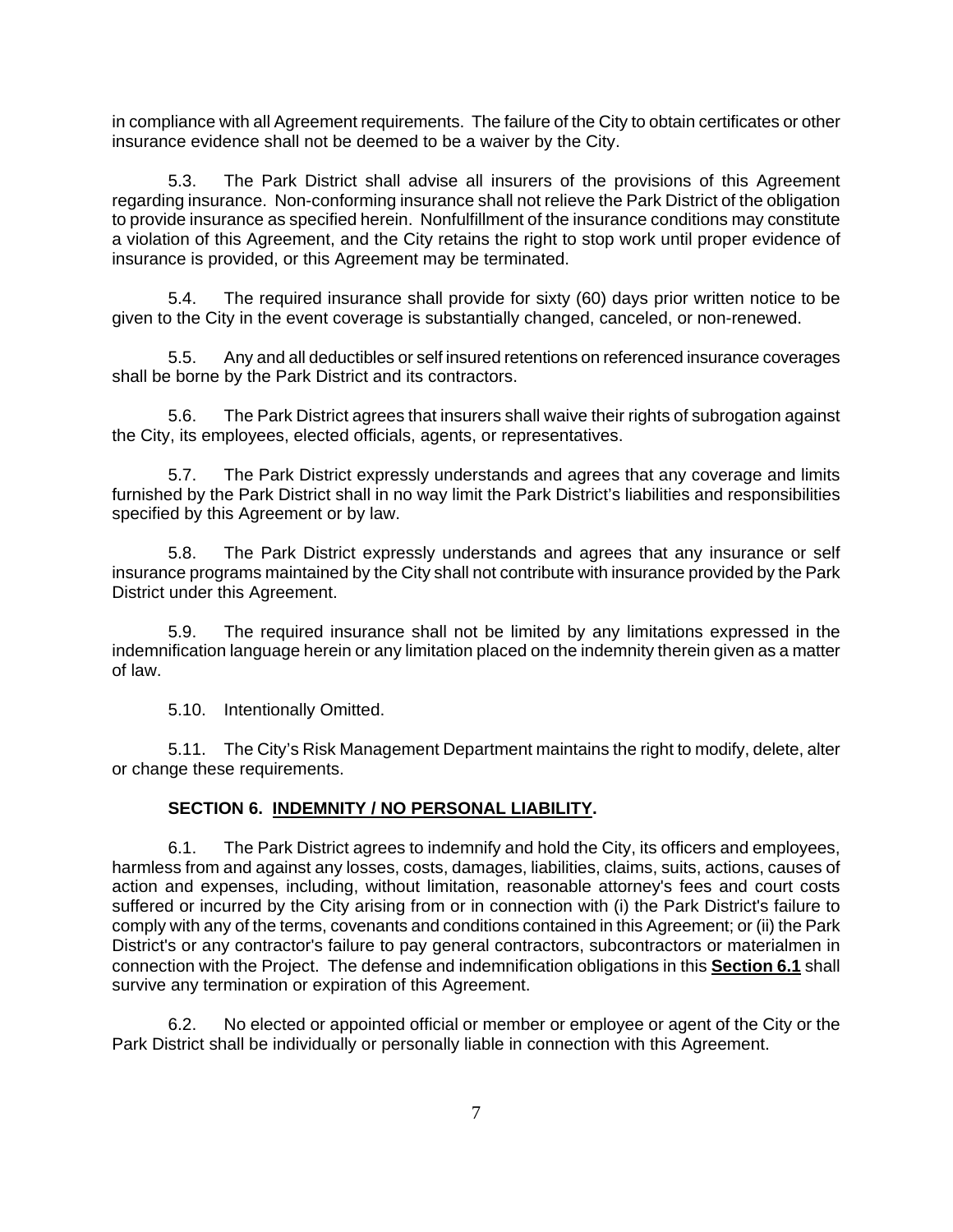## **SECTION 7. DEFAULT.**

7.1. [Intentionally omitted – relating to title]

7.2. If the Park District, without the City's written consent, fails to complete the Project within 36 months after the date of execution of this Agreement, then the City may terminate this Agreement by providing written notice to the Park District.

7.3. In the event the Park District fails to perform, keep or observe any of its covenants, conditions, promises, agreements or obligations under this Agreement not identified in **Section 7.2** and such default is not cured as described in **Section 7.4** hereof, the City may terminate this Agreement.

7.4. Prior to termination, the City shall give its notice of intent to terminate 30 days prior to termination at the address specified in **Section 8.13** hereof, and shall state the nature of the default. In the event Park District does not cure such default within the 30-day notice period, such termination shall become effective at the end of such period; provided, however, with respect to those defaults which are not capable of being cured within such 30-day period, the Park District shall not be deemed to have committed such default and no termination shall occur if the Park District has commenced to cure the alleged default within such 30-day period and thereafter diligently and continuously prosecutes the cure of such default until the same has been cured.

7.5. The City may, in any court of competent jurisdiction, by any proceeding at law or in equity, secure the specific performance of the agreements contained herein, or may be awarded damages for failure of performance, or both.

## **SECTION 8. GENERAL PROVISIONS.**

8.1. Authority. Execution of this Agreement by the City is authorized by the Authorizing Ordinance. Execution of this Agreement by the Park District is authorized by the Park District Ordinances. The Parties represent and warrant to each other that they have the authority to enter into this Agreement and perform their obligations hereunder.

8.2. Assignment. This Agreement, or any portion thereof, shall not be assigned by either Party without the prior written consent of the other.

8.3. Compliance with Laws. The Parties agree to comply with all federal, state and local laws, status, ordinances, rules, regulations, codes and executive orders relating to this Agreement.

8.4. Consents. Whenever the consent or approval of one or both Parties to this Agreement is required hereunder, such consent or approval will not be unreasonably withheld.

8.5. Construction of Words. As used in this Agreement, the singular of any word shall include the plural, and vice versa. Masculine, feminine and neuter pronouns shall be fully interchangeable, where the context so requires.

8.6. Counterparts. This Agreement may be executed in several counterparts and by a different Party in separate counterparts, with the same effect as if all Parties had signed the same document. All such counterparts shall be deemed an original, shall be construed together and shall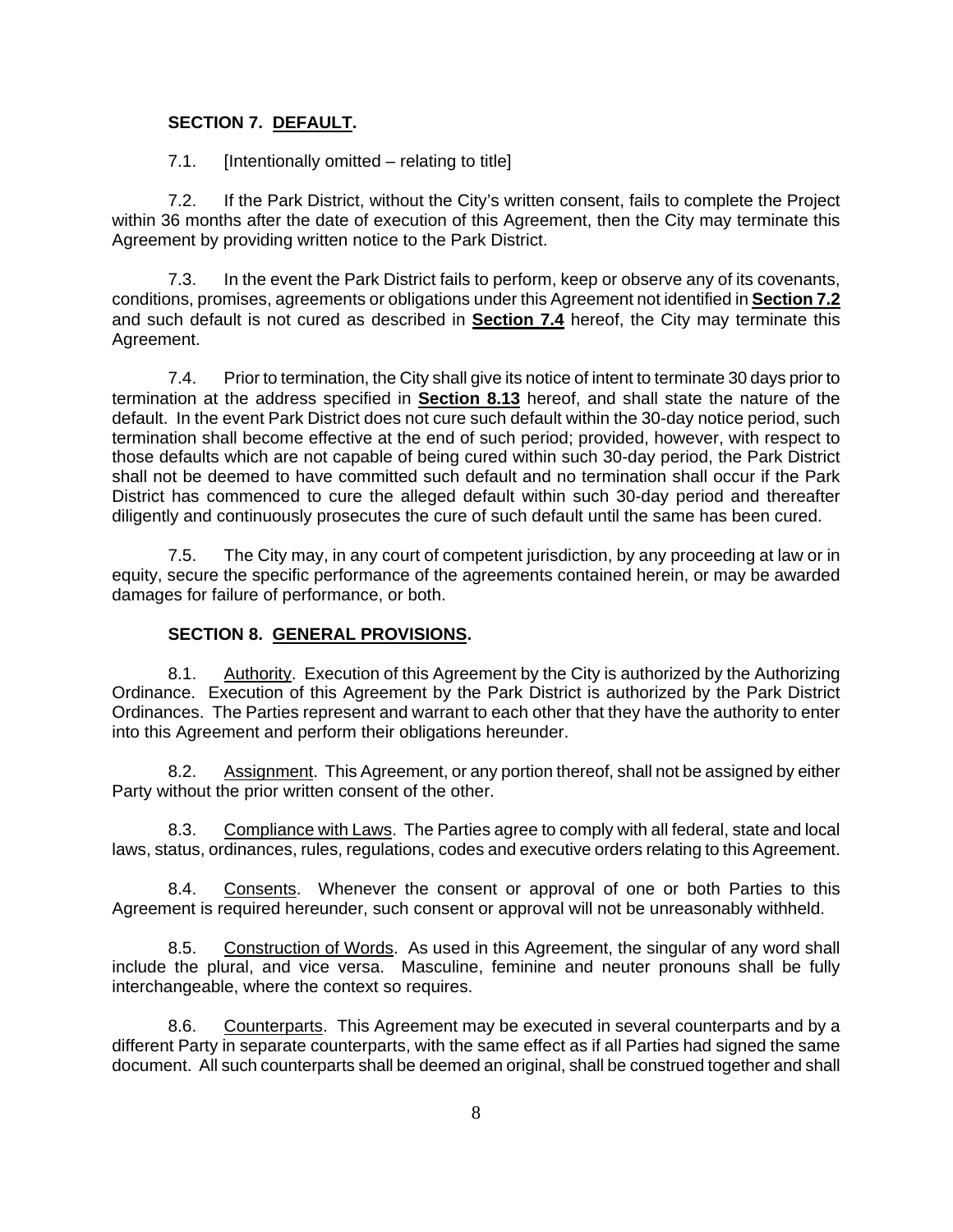constitute one and the same instrument.

8.7. Further Assurance. The Parties shall perform such acts, execute and deliver such instruments and documents, and do all such other things as may be reasonably necessary to accomplish the transactions contemplated in this Agreement.

8.8. Governing Law and Venue. This Agreement will be governed by and construed in accordance with the internal laws of the State of Illinois, without regard to the principles of conflicts of law thereof. If there is a lawsuit under this Agreement, each Party hereto agrees to submit to the jurisdiction of the courts of Cook County, the State of Illinois.

8.9. Integration. This Agreement constitutes the entire agreement between the Parties, merges all discussions between them and supersedes and replaces any and every other prior or contemporaneous agreement, negotiation, understanding, commitments and writing with respect to such subject matter hereof.

8.10. Parties' Interest/No Third Party Beneficiaries. This Agreement shall be binding upon the Parties, and their respective successors and permitted assigns (as provided herein) and shall inure to the benefit of the Parties, and their respective successors and permitted assigns (as provided herein). This Agreement shall not run to the benefit of, or be enforceable by, any person or entity other than a Party and its successors and permitted assigns. This Agreement should not be deemed to confer upon third parties any remedy, claim, right of reimbursement or other right. Nothing contained in this Agreement, nor any act of the Parties, shall be deemed or construed by any of the Parties hereto or by third parties, to create any relationship of third party beneficiary, principal, agent, limited or general partnership, joint venture, or any association or relationship involving any of the Parties.

8.11. Modification or Amendment. This Agreement may not be altered, modified or amended except by a written instrument signed by both Parties.

8.12. No Implied Waivers. No waiver by either Party of any breach of any provision of this Agreement will be a waiver of any continuing or succeeding breach of the breached provision, a waiver of the breached provision itself, or a waiver of any right, power or remedy under this Agreement. No notice to, or demand on, either Party in any case will, of itself, entitle that Party to any further notice or demand in similar or other circumstances.

8.13. Notices. Unless otherwise specified, any notice, demand or request required hereunder shall be given in writing at the addresses set forth below, by any of the following means: (a) personal service; (b) electronic communications, whether by telex, telegram, facsimile (fax); (c) overnight courier or (d) registered or certified first class mail, return receipt requested.

> To the City: City of Chicago Department of Planning and Development Attention: Commissioner 121 N. LaSalle Street, 10<sup>th</sup> Floor Chicago, Illinois 60602 (312) 744-4190 (312) 744-2271 (Fax)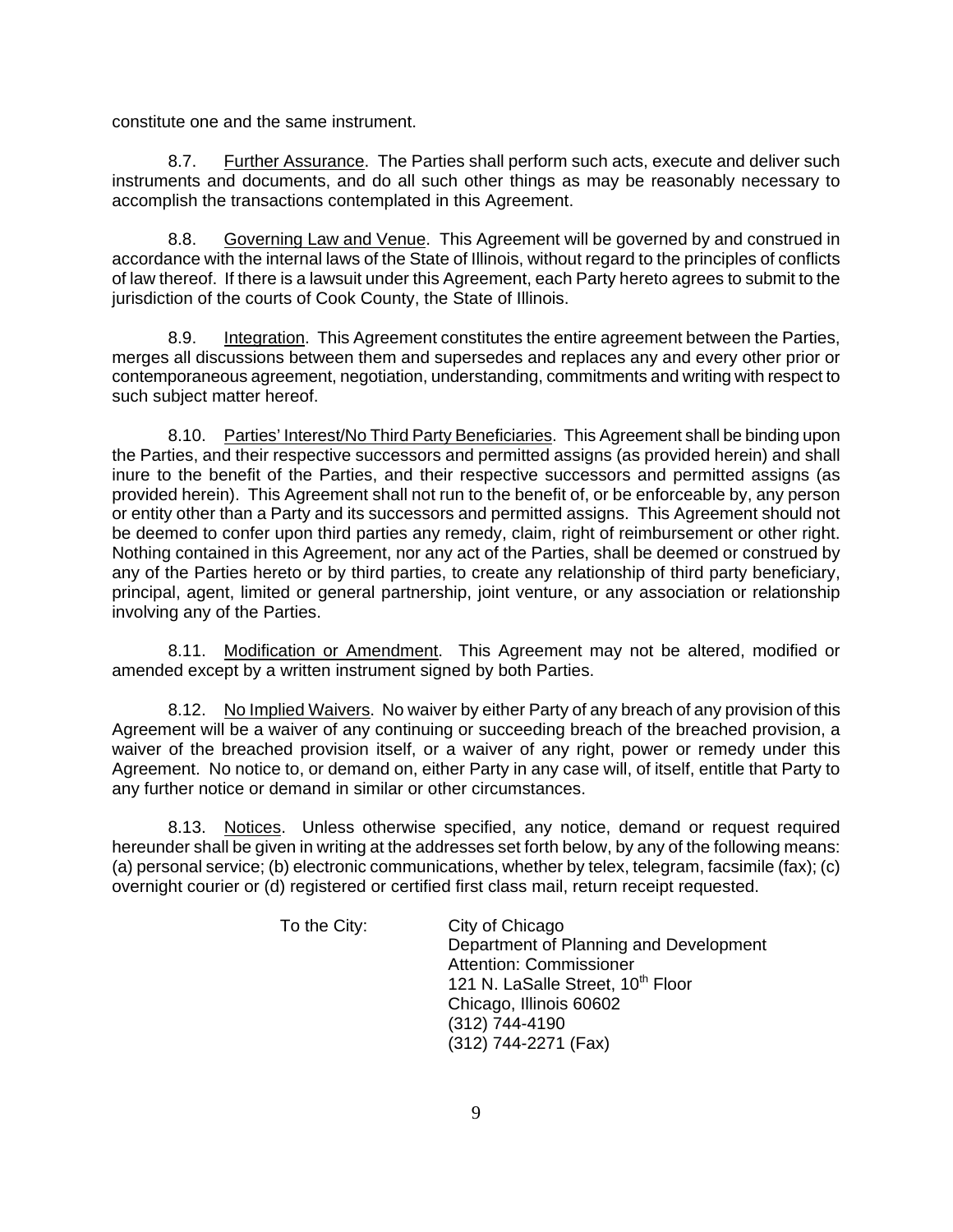| With copies to:       | City of Chicago<br>Department of Law<br>Attention: Finance and Economic Development<br>Division<br>City Hall, Room 600<br>121 N. LaSalle Street<br>Chicago, Illinois 60602<br>(312) 744-0200<br>(312) 744-8538 (Fax) |
|-----------------------|----------------------------------------------------------------------------------------------------------------------------------------------------------------------------------------------------------------------|
| To the Park District: | Chicago Park District<br><b>Attention: General Superintendent</b><br>541 North Fairbanks<br>Chicago, Illinois 60611<br>(312) 742-4200<br>(312) 742-5726 (Fax)                                                        |
| With copies to:       | Chicago Park District<br><b>General Counsel</b><br>541 North Fairbanks<br>Chicago, Illinois 60611<br>(312) 742-4602<br>(312) 742-5328 (Fax)                                                                          |

Such addresses may be changed by notice to the other Party given in the same manner provided above. Any notice, demand or request sent pursuant to either clause (a) or (b) above shall be deemed received upon such personal service or dispatch. Any notice, demand or request sent pursuant to clause (c) above shall be deemed received on the day immediately following deposit with the overnight courier and any notices, demands or requests sent pursuant to clause (d) above shall be deemed received two business days following deposit in the mail.

8.14. Remedies Cumulative. The remedies of a Party hereunder are cumulative and the exercise of any one or more of the remedies provided for herein shall not be construed as a waiver of any other remedies of such Party unless specifically so provided herein.

8.15. Representatives. Immediately upon execution of this Agreement, the following individuals will represent the Parties as a primary contact in all matters under this Agreement.

| For the City: | Nelson Chueng                          |
|---------------|----------------------------------------|
|               | City of Chicago                        |
|               | Department of Planning and Development |
|               | City Hall, Room 1101                   |
|               | 121 N. LaSalle Street                  |
|               | Chicago, Illinois 60602                |
|               | (312) 744-1074                         |
|               | (312) 744-6550 (Fax)                   |
|               |                                        |
|               |                                        |

For the Park District: Rob Rejman Director of Planning, Construction and Facilities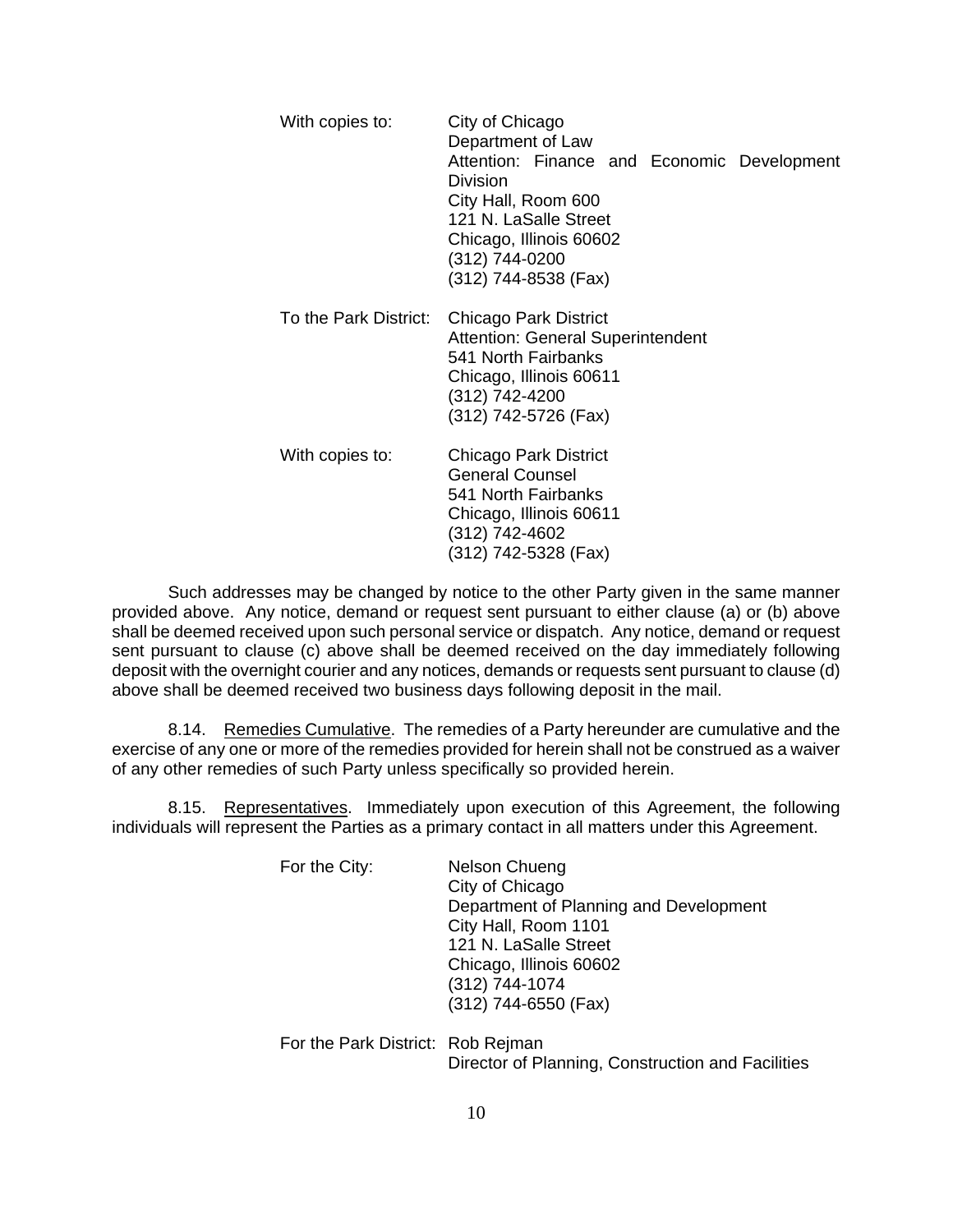Chicago Park District 541 North Fairbanks Chicago, Illinois 60611 (312) 742-4685 (312) 742-5347 (Fax)

Each Party agrees to promptly notify the other Party of any change in its designated representative, which notice shall include the name, address, telephone number and fax number of the representative for such Party for the purpose hereof.

8.16. Severability. If any provision of this Agreement, or the application thereof, to any person, place or circumstance, shall be held by a court of competent jurisdiction to be invalid, unenforceable or void, the remainder of this Agreement and such provisions as applied to other persons, places and circumstances shall remain in full force and effect only if, after excluding the portion deemed to be unenforceable, the remaining terms shall provide for the consummation of the transactions contemplated hereby in substantially the same manner as originally set forth herein.

8.17. Survival of Agreements. Except as otherwise contemplated by this Agreement, all covenants and agreements of the Parties contained in this Agreement will survive the consummation of the transactions contemplated hereby.

8.18. Titles and Headings. Titles and headings to paragraphs contained in this Agreement are for convenience only and are not intended to limit, vary, define or expand the content of this Agreement.

8.19. Time. Time is of the essence in the performance of this Agreement.

*[The remainder of this page is intentionally blank.]* 

*[Signatures appear on the following page.*]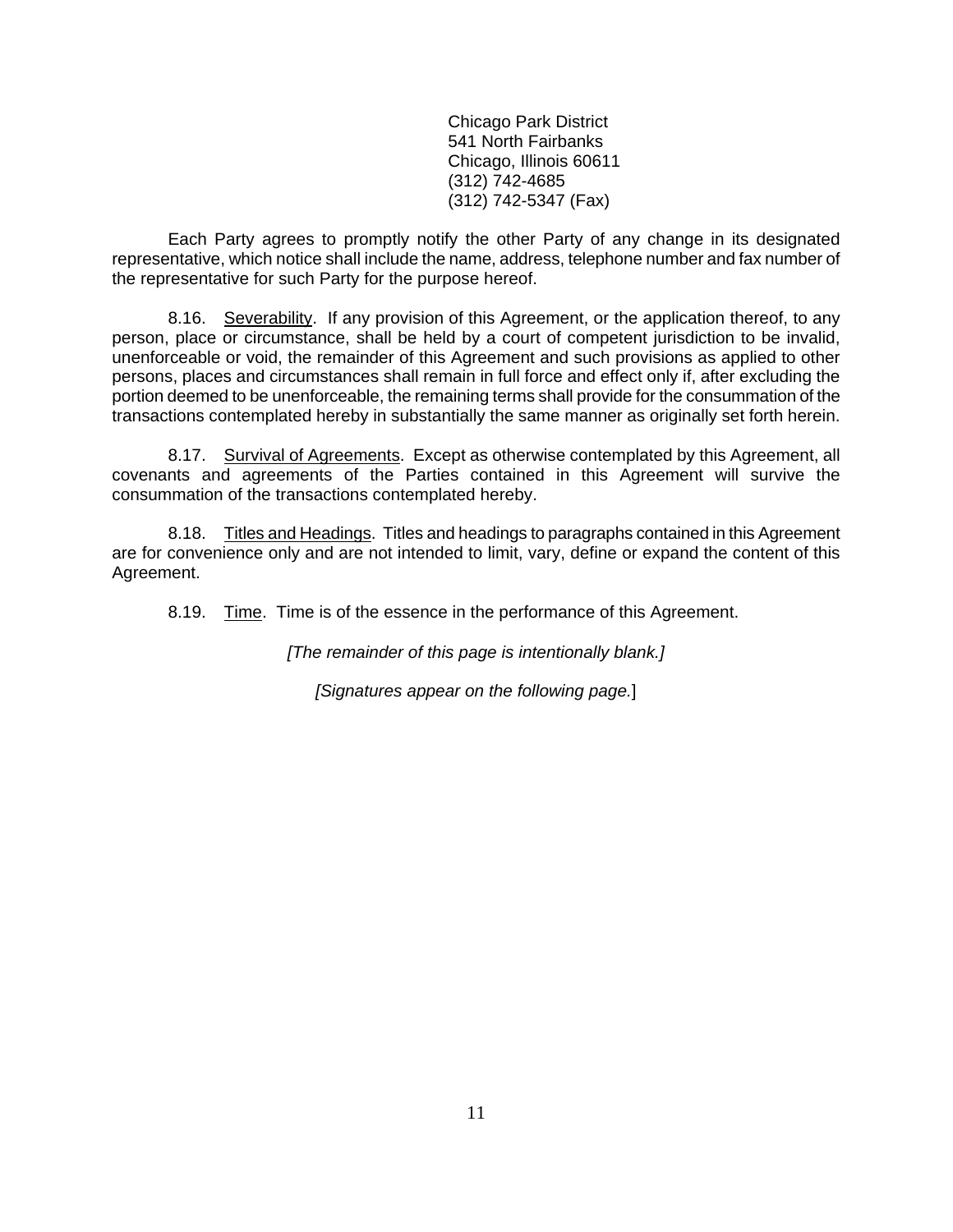IN WITNESS WHEREOF, each of the Parties has caused this Agreement to be executed and delivered as of the date first above written.

> CITY OF CHICAGO, a municipal corporation, by and through its Department of Planning and Development

By:  $Q_1$ 

Andrew J. Mooney<br>Commissioner

CHICAGO PARK DISTRICT, a body politic and corporate

By: \_\_\_\_\_\_\_\_\_\_\_\_\_\_ \_

Michael P. Kelly General Superintendent and CEO

ATTEST

 $\mathsf{B}\mathsf{v}$ :

Kantrice Ogletree **Secretary**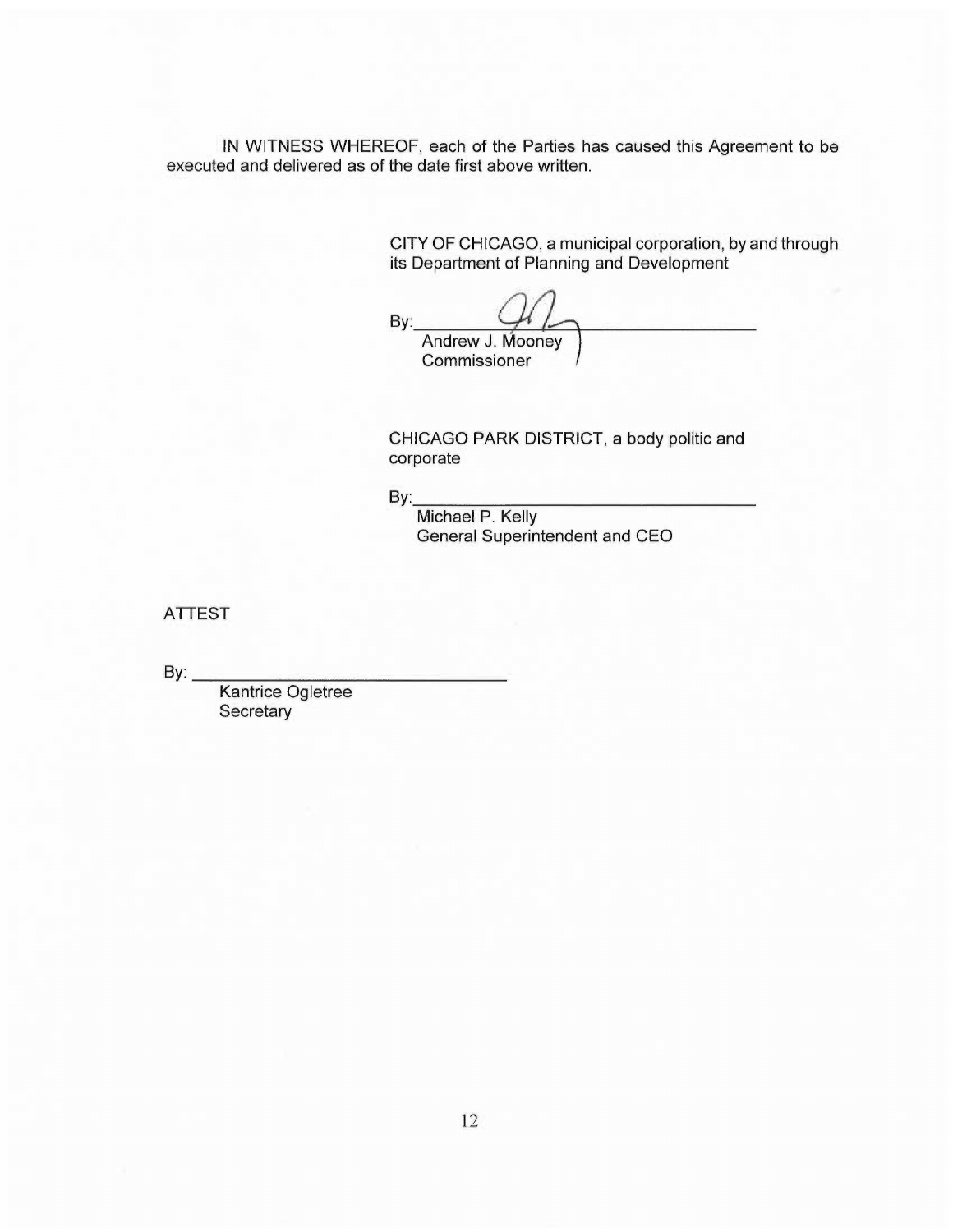IN WITNESS WHEREOF, each of the Parties has caused this Agreement to be executed and delivered as of the date first above written.

> CITY OF CHICAGO, a municipal corporation, by and through its Department of Planning and Development

By: \_\_\_\_\_\_\_\_\_\_\_\_\_\_\_ \_

Andrew J. Mooney Commissioner

CHICAGO PARK DISTRICT, a body politic and corporate \_

oorporate<br>By: <u>Manual P Yule</u><br>Michael P. Kelly<br>General Superintendent and CEO

ATTEST

By: Kantrice Ogletree

Secretary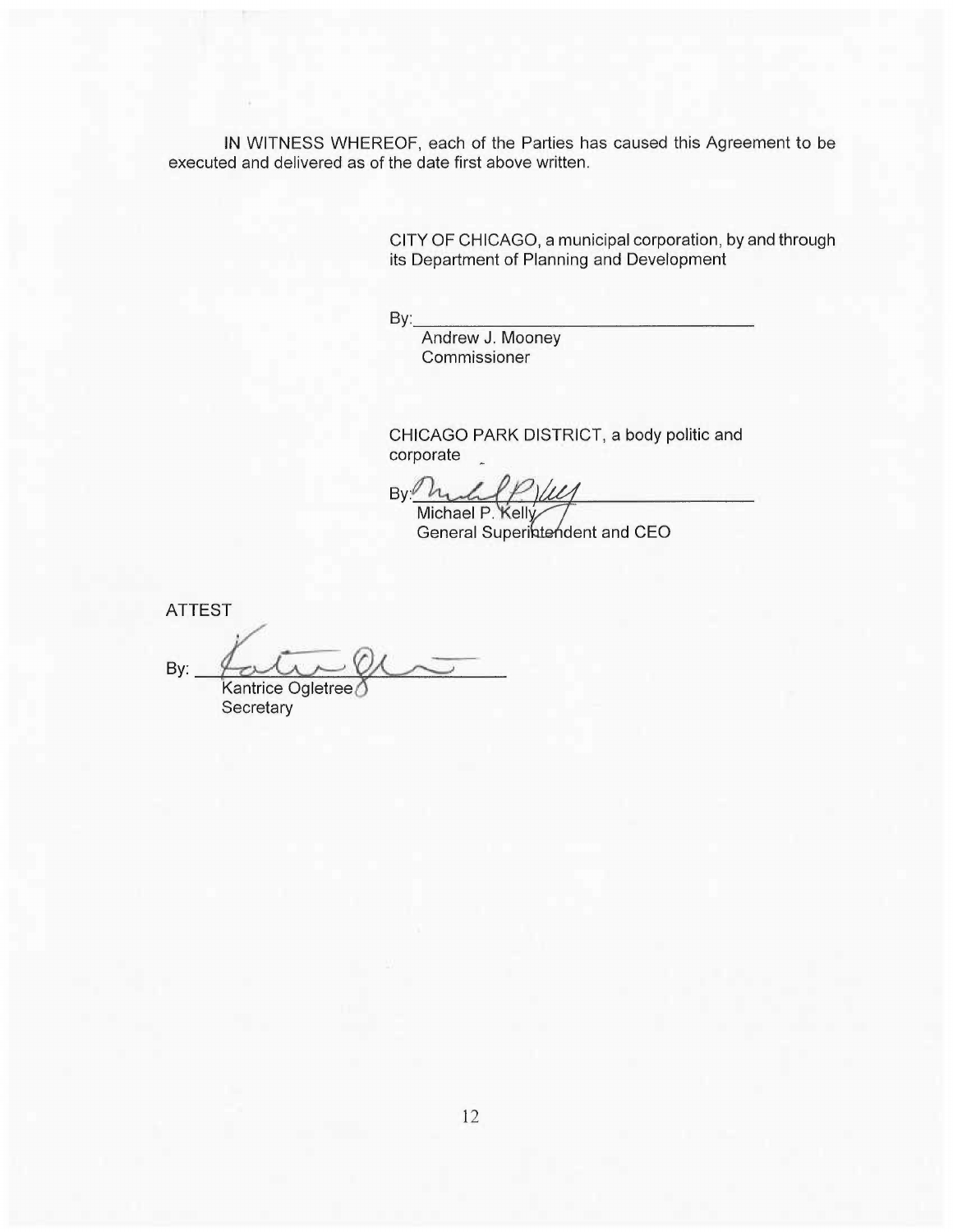## **Exhibit A**

#### **Legal Description [Subject to Survey and Title Commitment]**

General Location : 6200 West Bloomingdale Avenue

P.I.N.: 13-32-304-001 and 13-32-305-001

#### Legal Description:

THE NORTH HALF (N.1/2) OF BLOCK TWENTY-THREE (23) WITH VACATED GARDEN STREET LYING BETWEEN THE WEST LINE OF SAID PREMISES AND THE EAST LINE OF BLOCK TWENTY-TWO (22) AND LOTS THREE (3), FOUR (4), FIVE (5), SIX (6), SEVEN (7), EIGHT (8), NINE (9), TEN (10), ELEVEN (11), TWELVE (12), FOURTEEN (14), FIFTEEN (15), SIXTEEN (16), SEVENTEEN (17) AND EIGHTEEN (18) IN BLOCK TWENTY-FOUR (24) ALL IN GALE'S SUBDIVISION OF THE SOUTH EAST QUARTER (S.E. 1/4) OF SECTION THIRTY-ONE (31) WITH THE SOUTH WEST QUARTER (S.W.  $\frac{1}{4}$ ) OF SECTION THIRTY-TWO (32), TOWNSHIP FORTY (40) NORTH, RANGE THIRTEEN (13), EAST OF THE THIRD PRINCIPAL MERIDIAN.

LOTS ONE (1) TO FIFTEEN (15) BOTH INCLUSIVE IN S.C. ANDERSON'S SUBDIVISION OF THE SOUTH HALF OF BLOCKS TWENTY-TWO (22) AND TWENTY-THREE (23) IN A. GALE'S SUBDIVISION OF THE SOUTH EAST QUARTER OF SECTION THRITY-ONE (31), TOWNSHIP FORTY (40) NORTH, RANGE THIRTEEN (13), EAST OF THE THIRD PRINCIPAL MERIDIAN. AND OF THE SOUTH WEST QUARTER OF SECTION THRITY-TWO (32), TOWNSHIP FORTY (40) NORTH, RANGE THIRTEEN (13), EAST OF THE THIRD PRINCIPAL MERIDIAN.

LOTS ONE AND TWO IN BLOCK TWENTY-FOUR (24) IN GALE'S SUBDIVISION OF THE SOUTH EAST QUARTER OF SECTION THIRTY-ONE (31), WITH THE SOUTH WEST QUARTER OF SECTION THIRTY-TWO (32), TOWNSHIP FORTY (40), NORTH, RANGE THIRTEEN (13) EAST OF THE THIRD PRINCIPAL MERIDIAN.

LOTS TWENTY-THREE (23) AND TWENTY-FOUR (24) IN BLOCK TWENTY-FOUR (24) IN A. GALE'S SUBDIVISION OF THE SOUTHEAST QUARTER (SE ¼) OF SECTION THIRTY-ONE (31) AND THE SOUTHWEST QUARTER (SW ¼) OF SECTION THRITY-TWO (32), TOWNSHIP FORTY (40), NORTH, RANGE THIRTEEN (13) EAST OF THE THIRD PRINCIPAL MERIDIAN, TOGETHER WITH ALL IMPROVEMENTS THEREON.

THE SOUTH TWO HUNDRED TWENTY-FIVE (225) FEET OF BLOCK TWENTY-FIVE (25); ALSO THE SOUTH TWO HUNDRED TWENTY-FIVE (225) FEET OF VACATED ALLEY IN SAID BLOCK TWENTY-FIVE (25) , IN GALE'S SUBDIVISION OF THE SOUTHEAST QUARTER OF SECTION THIRTY-ONE (31) AND THE SOUTHWEST QUARTER OF SECTION THIRTY-TWO (32) , TOWNSHIP FORTY (40) NORTH, RANGE THIRTEEN (13) EAST OF THE THIRD PRINCIPAL MERIDIAN

BLOCK TWENTY FIVE (25) (EXCEPT THE SOUTH TWO HUNDRED TWENTY FIVE (225) FEET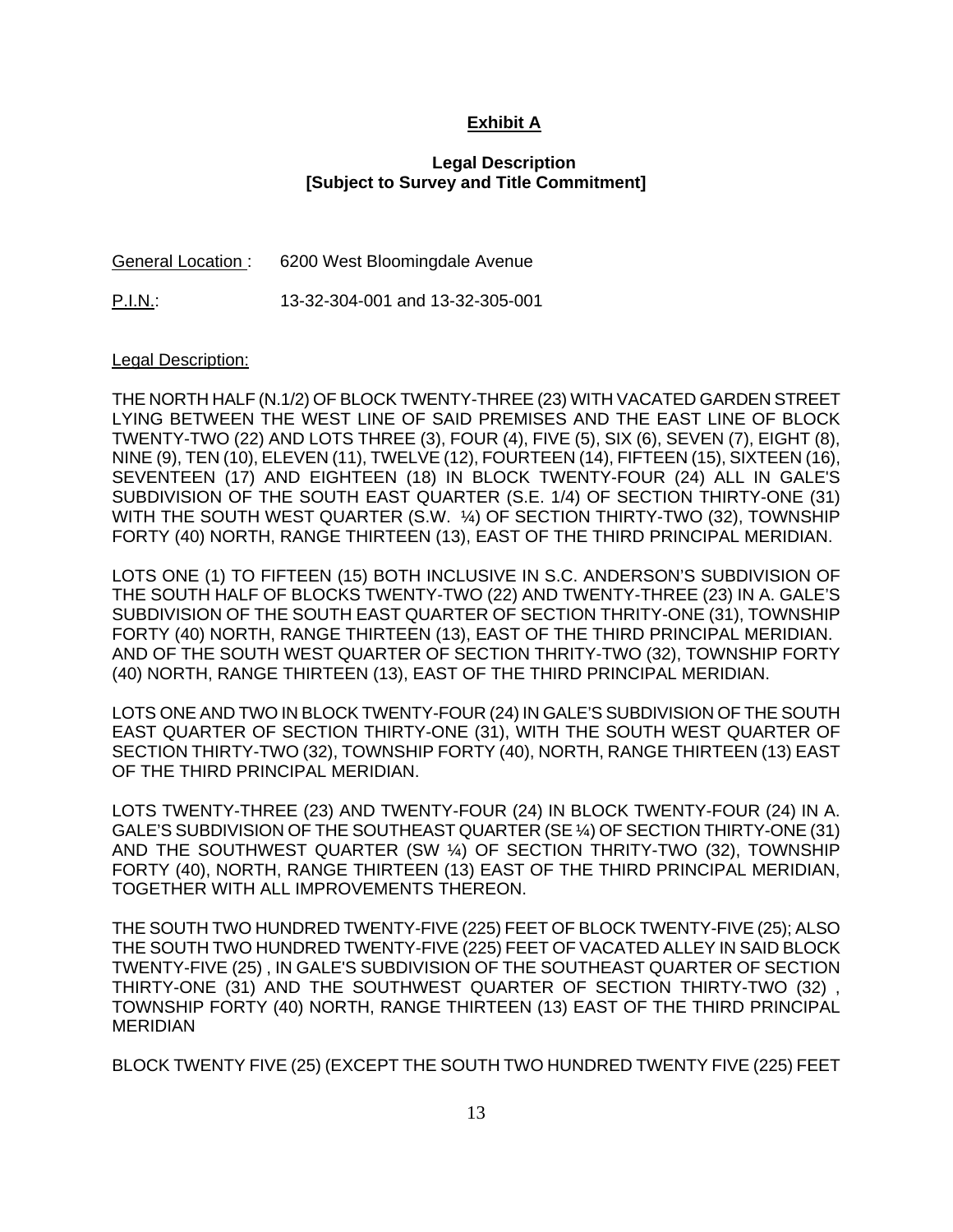THEREOF) IN GALE'S SUBDIVISION OF THE SOUTH EAST QUARTER OF SECTION THIRTY ONE (31) AND THE SOUTH WEST QUARTER OF SECTION THIRTY TWO (32), TOWNSHIP FORTY (40) NORTH, RANGE THIRTEEN (13) EAST OF THE THIRD PRINCIPAL MERIDIAN, WITH VACATED ALLEY IN SAID BLOCK TWENTY FIVE (25) EXCEPT THE SOUTH TWO HUNDRED TWENTY FIVE (225) FEET THEREOF; ALSO THE SOUTH HALF OF COURTLAND STREET, NOW VACATED, LYING BETWEEN THE EAST AND THE WEST LINES OF SAID BLOCK TWENTY FIVE (25), EXTENDED NORTH

LOT THIRTEEN (13) IN BLOCK TWENTY-FOUR (24) IN GALES'S SUBDIVISION OF THE SOUTH EAST QUARTER (SE ¼) OF SECTION THIRTY-ONE (31) AND THE SOUTH WEST QUARTER (SW ¼)OF SECTION THIRTY TWO (32), TOWNSHIP FORTY (40), NORTH, RANGE THIRTEEN (13) EAST OF THE THIRD PRINCIPAL MERIDIAN.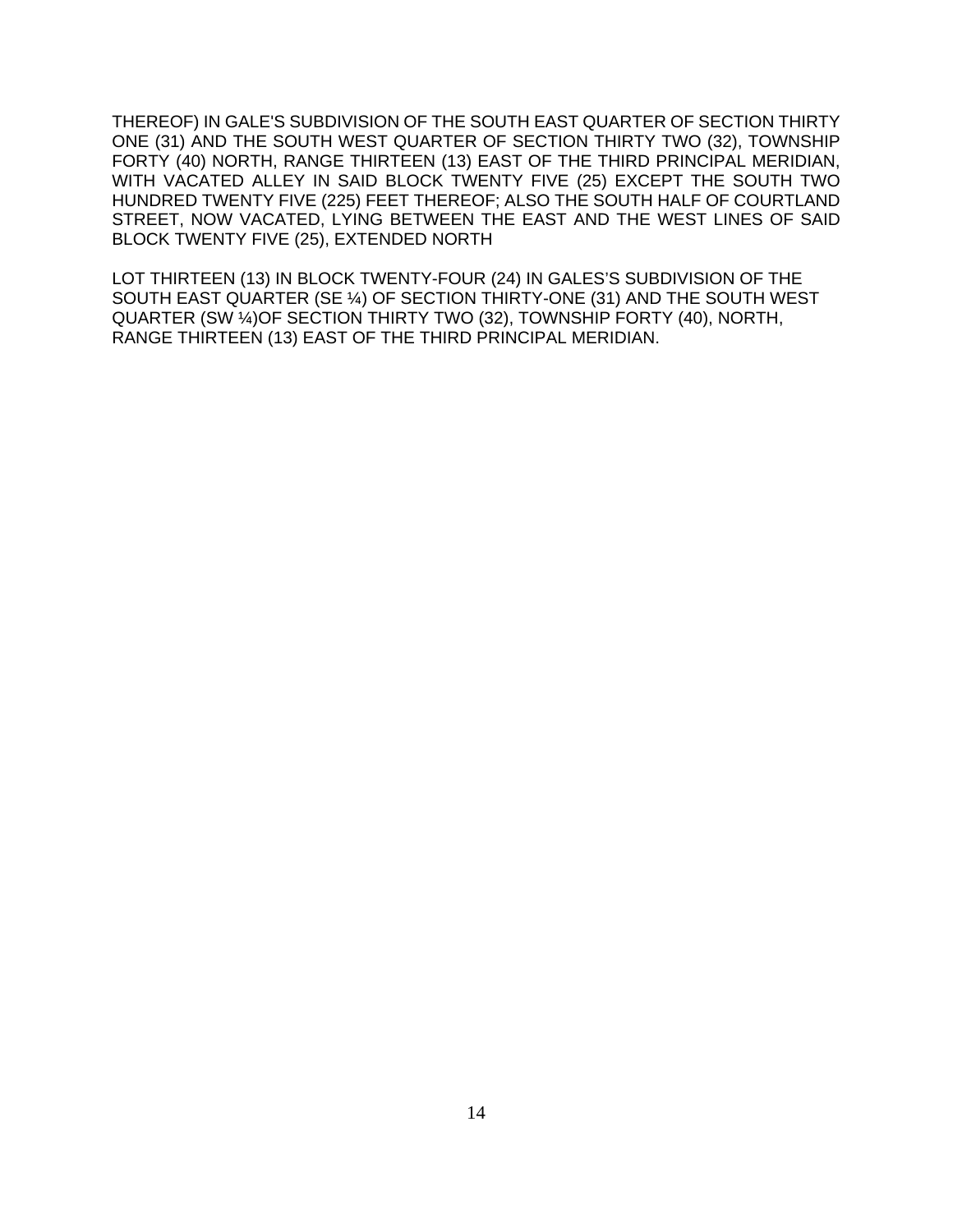# **Exhibit B**

## **Plans and Specifications**

## **See attached**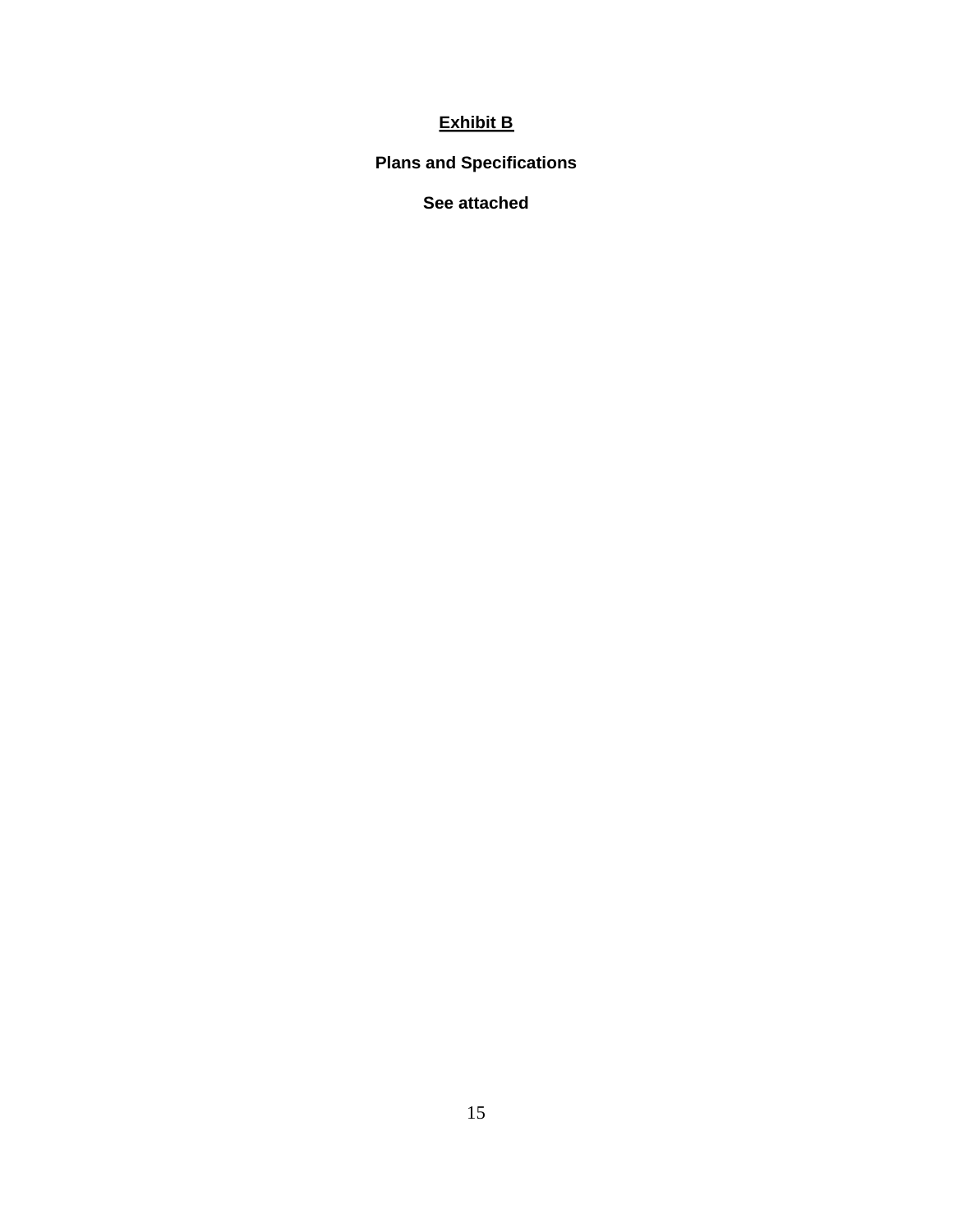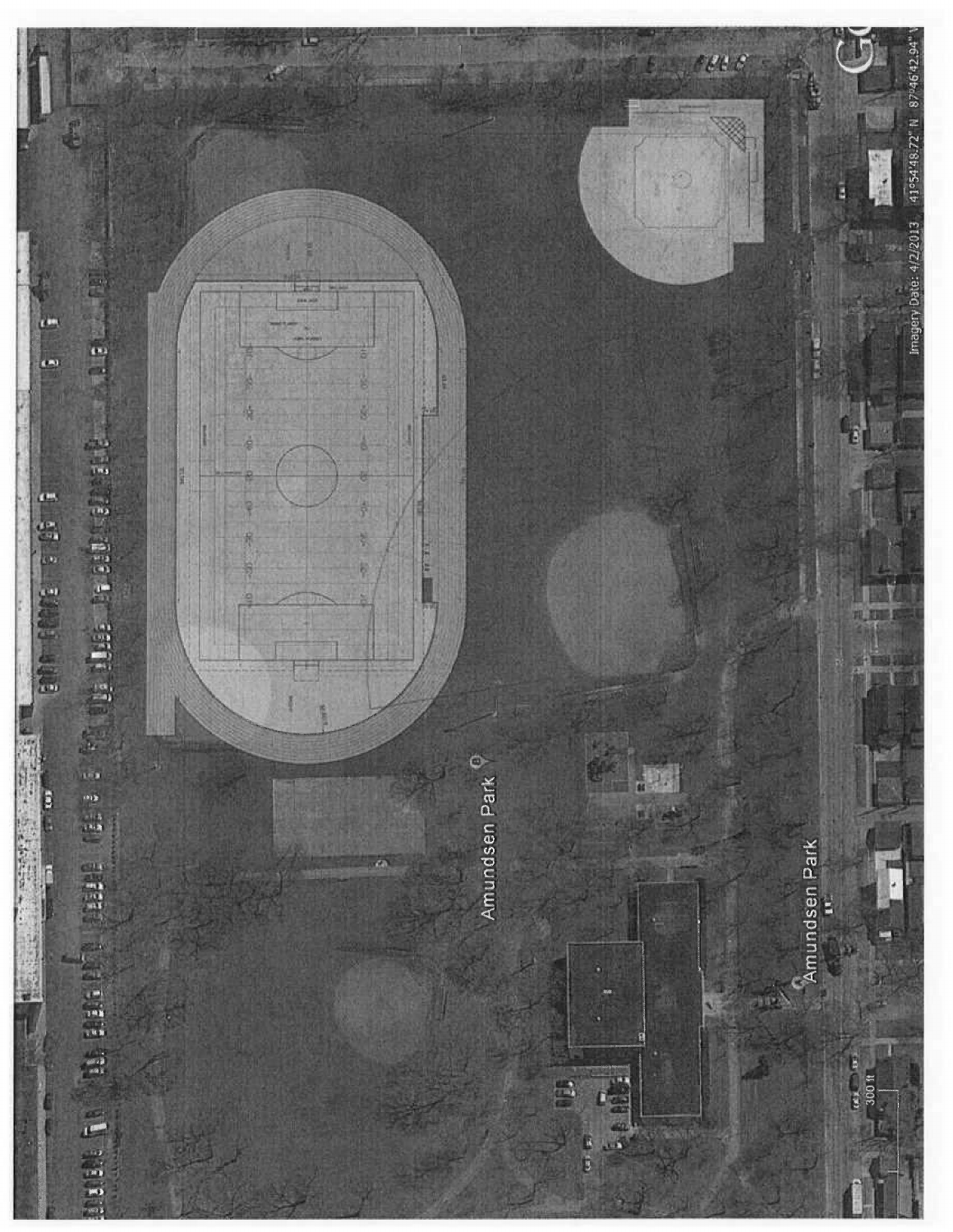# **Exhibit C**

#### **Project Budget / TIF-Funded Improvements**

| <b>Design and survey</b>             | \$275,000 |
|--------------------------------------|-----------|
| <b>Athletic turf field</b>           | \$900,000 |
| <b>Drainage</b>                      | \$300,000 |
| Soil and foundation                  | \$300,000 |
| <b>New track</b>                     | \$600,000 |
| <b>Restoration of baseball field</b> | \$350,000 |
| <b>Contingency</b>                   | \$125,000 |
|                                      |           |

 **Total \$ 2,850,000**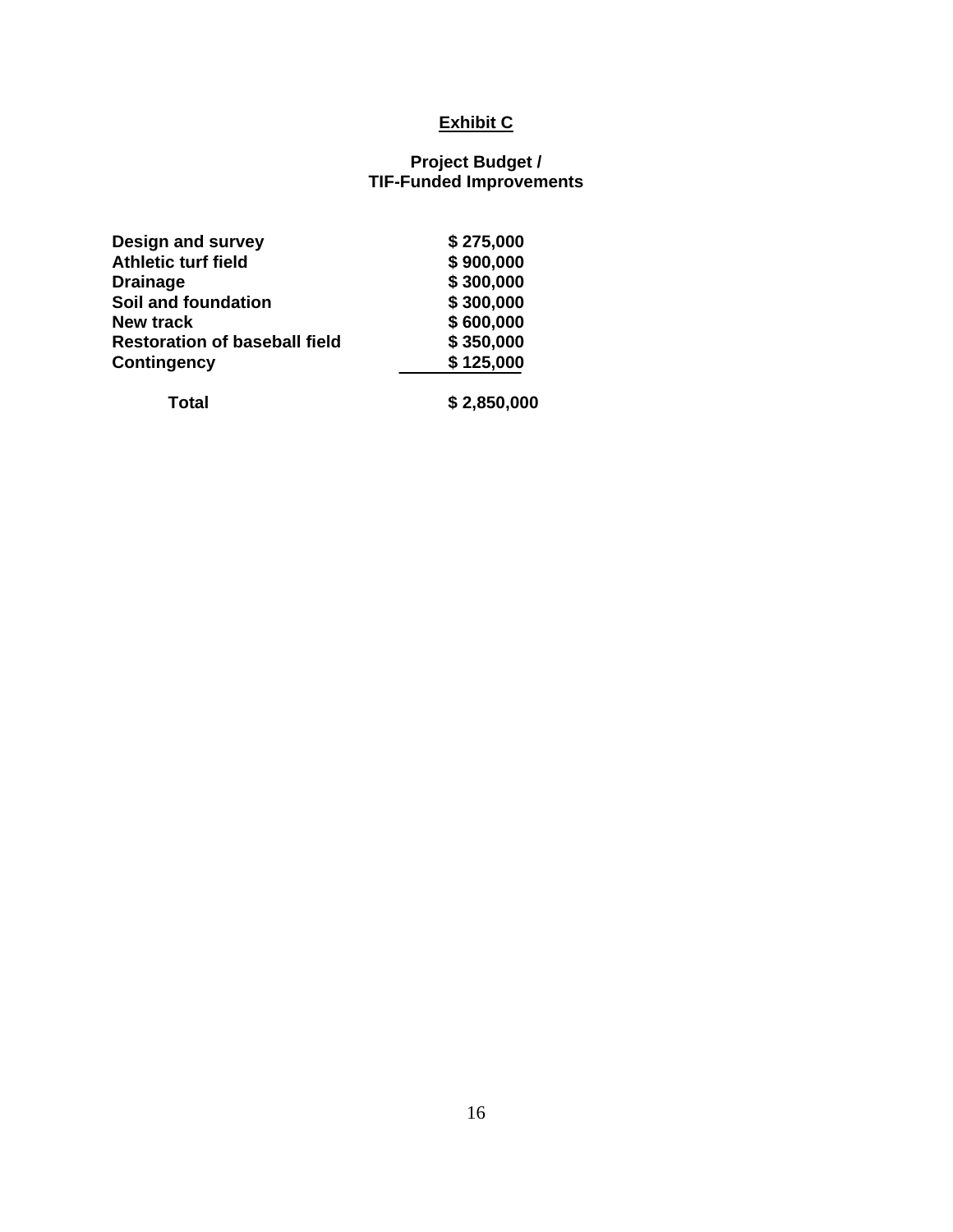## **Exhibit D**

#### **Form of Certificate of Expenditure**

STATE OF ILLINOIS ) ) SS COUNTY OF COOK )

The affiant, Chicago Park District (the "Park District"), an Illinois municipal corporation, hereby certifies that with respect to that certain Intergovernmental Agreement between the Park District and the City of Chicago dated \_\_\_\_\_\_\_\_\_\_\_\_\_\_\_, \_\_\_\_\_ (the "Agreement"):

A. Expenditures for the Project, in the total amount of \$ The Superson Review of the Review of Superson Review of the Expenditures for the Project, in the total amount of \$ made:

B. This paragraph B sets forth and is a true and complete statement of all costs of TIF-Funded Improvements for the Project reimbursed by the City to date:

 $\mathbb S$ 

C. The Park District requests reimbursement for the following cost of TIF-Funded Improvements:

 $\mathfrak s$ 

D. None of the costs referenced in paragraph C above have been previously reimbursed by the City.

E. The Park District hereby certifies to the City that, as of the date hereof:

1. Except as described in the attached certificate, the representations and warranties contained in the Agreement are true and correct and the Park District is in compliance with all applicable covenants contained herein.

2. No event of Default or condition or event which, with the giving of notice or passage of time or both, would constitute a Default, exists or has occurred.

iii. The Park District has approved all work and materials for the current request for a Certificate of Expenditure, and such work and materials conform to the Plans and Specifications.

4. The Park District is in compliance with all applicable federal, state and local laws, statutes, ordinances, rules, regulations, codes and executive orders, all as may be in effect from time to time, pertaining to or affecting the Project or the Park District as related thereto.

All capitalized terms which are not defined herein has the meanings given such terms in the Agreement.